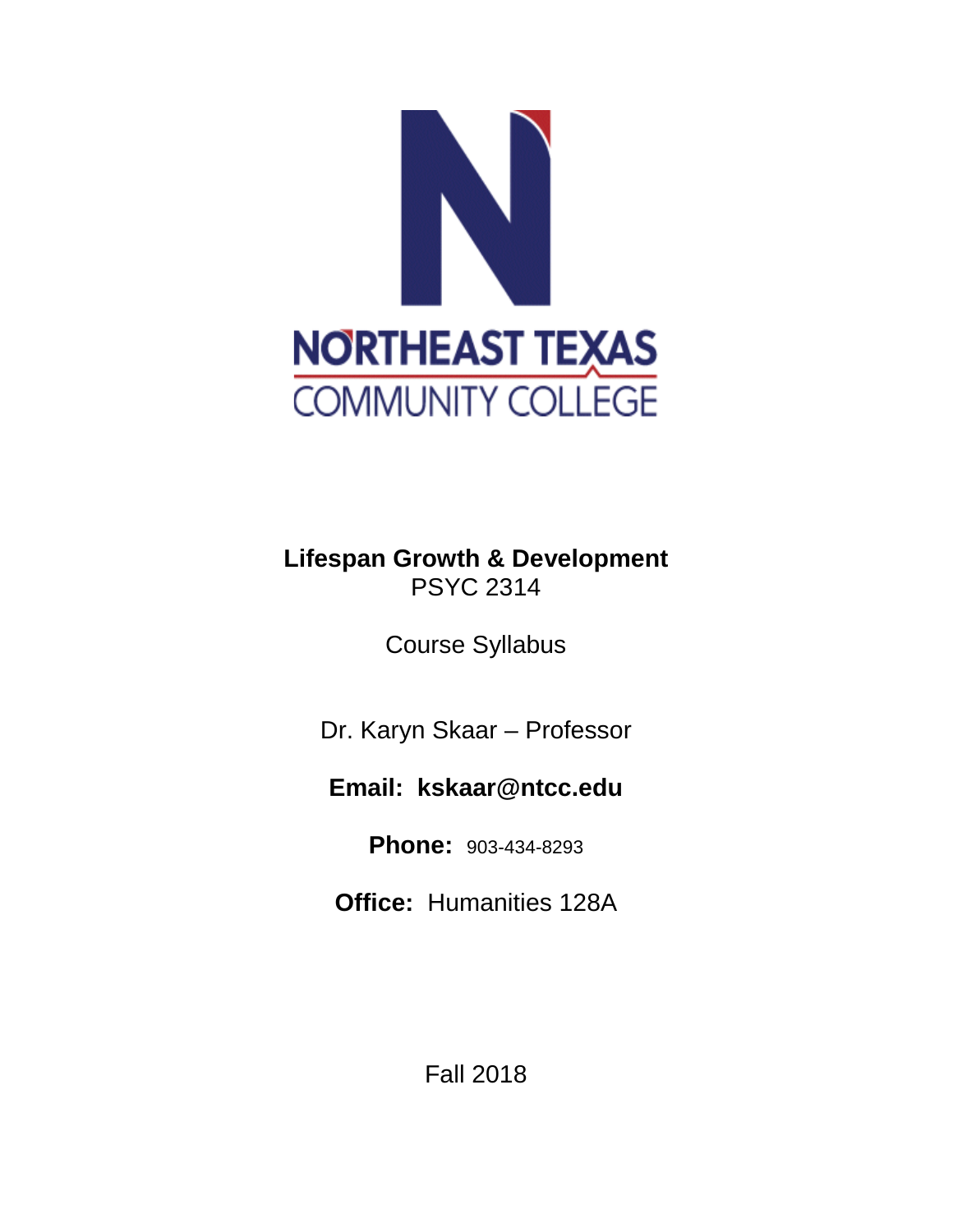# **I. Course Description:**

Welcome to Lifespan Growth and Development! This course will take a chronological look at growth and development throughout the lifespan. Human development is an interdisciplinary field interested in understanding human constancy and change. The following areas will be emphasized: the diverse theories and the strengths and weaknesses of each, the lifespan perspective, the sequence of human development and its processes, culture and context, the joint contributions of biology and environment, the interdependency of all domains (physical, cognitive, emotional, and social), and the interrelatedness of theory, research, and applications. Upon completion of the course, you should be able to identify the major theories, terminology, principles, processes, and methods in the above areas.

# **II. Textbook:**

Berk, L.E. (2018). *Development through the Lifespan, 7th ed.* ISBN # 978-0-13-441969-5. Please read the assigned reading and complete the learning objectives **BEFORE** that topic is covered in class. Expect to read everything more than once! It is a good idea to think about the "Ask yourself" questions in each chapter.

#### **III. General Course Requirements:**

**Class attendance is required**. Please come to class prepared to discuss the reading scheduled for that day. I recommend that you keep a notebook for this course, in which you keep the course syllabus, class objectives, class exercises, and class notes. This notebook will be an invaluable asset when studying for tests.

#### NEW: For Security reasons the class doors will be locked when attendance is taken.

Anyone who wishes to withdraw from class must take the responsibility to formally drop with the Registrar; otherwise a failing grade will be given. If you miss more than 3 classes, you should consult with me about your grade before withdrawing. I reserve the right to drop you from my class due to excessive unexcused absences. At any time you are concerned about your grade, you should talk with me.

As a courtesy, please turn off all cell phones and beepers and put them out of sight. I know some of you are great multi-taskers but it is distraction to some of us.

# **IV. Grading:**

There will be 2 quizzes and 4 exams over the textbook: All quizzes and exams will be in a multiplechoice format with possibly one essay question on each. **If you should miss an exam or quiz, there will be no make-up.** The first quiz will cover chapters 1 and 2 and will be worth 50 points. The second quiz will cover chapter 19 and will be worth 50 points. The regular exams and final exam will each count 100 points. The final exam will be comprehensive and may be taken to replace the score on one previous exam. Dates listed on calendar.

You will be expected to bring the answers to the learning objectives in written form for each chapter on the day we cover that chapter. These **learning objective sets** will be your homework/participation grade (this means you must be in class to get credit) and can be found in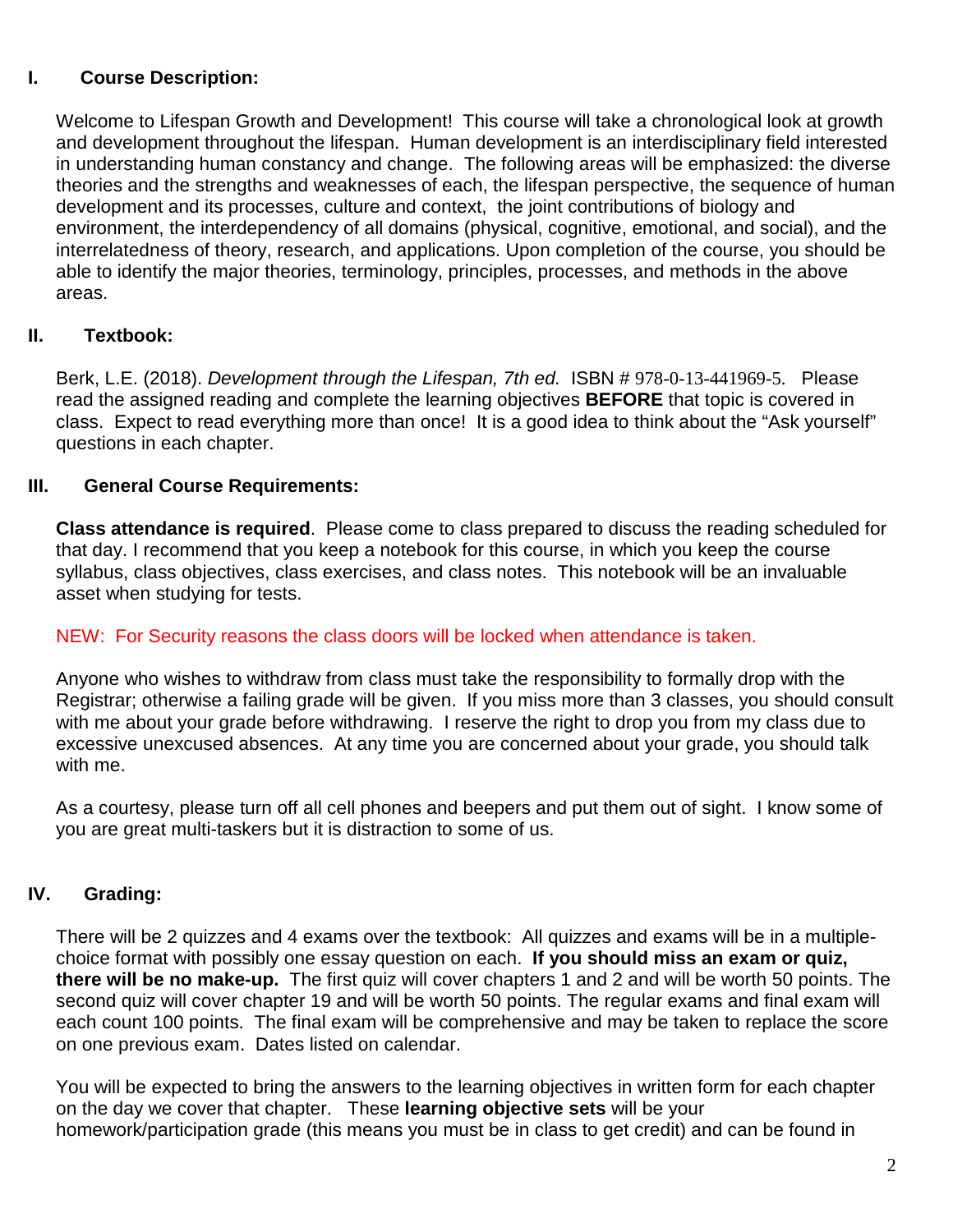blackboard. Each of these objective sets could be worth 5 points at the instructor's prerogative for a total of 50 points.

There will be 4 **empirical data sets** that as a class you will generate by answering survey questions. Individually you will be responsible for analyzing, graphically depicting and discussing the importance of the data as it impacts development. Each empirical data set will be worth 25 points. These papers should be typed, double spaced, written in 3<sup>rd</sup> person, in complete sentences and cited correctly. You may hand draw the graphs. **Late papers will lose 20 percentage points and will not be accepted later than 1 week after the due date.** Due dates listed on calendar. **Always put your section on every paper submitted.**

There will be three **Observations paper**s each will be worth 100 points. One observation paper from each pair: either infancy or toddlerhood (ch. 4, 5 & 6), either early childhood (ch. 7 & 8) or middle childhood (ch. 9 & 10), either adolescence (ch. 11 & 12) or early adulthood (ch. 13 & 14), and either middle adulthood (ch. 15 & 16) or late adulthood (ch. 17 & 18). If you write all 4 papers, I will only count the 3 highest scores toward your total points. These papers should be typed, double spaced, written in 3rd person, in complete sentences and cited correctly. **Late papers will lose 20 percentage points and will not be accepted later than 1 week after the due date.** Due dates listed on calendar. **Always put your section on every paper submitted.**

There will be **self-improvement** grades: Syllabus quiz worth 10 points, APA Quiz worth 16 points, Office visit to review first Quiz worth 5 points, Office visit to review each of the 4 exams worth 5 points (20 pts total), office visit to review first Observation Papers and first empirical data set worth 5 points each (all reviews should be completed within 1 week of grade being posted on Blackboard), and a comprehensive SLO quiz worth 30 points.

Extra-credit is usually not available in this course. Studying the text, coming to class, and doing the assignments are assumed to be sufficient work for this class. However, if bonus points are given for any reason, you will simply add all points together to get your final grade. Grades will be assigned on the basis of your points from assignments, quizzes, and major exams.

Grades will be computed as follows:

| $=$ 300 points |
|----------------|
| $= 400$ points |
| $= 100$ points |
| $= 50$ points  |
| $= 90$ points  |
| $= 100$ points |
|                |

You may want to make the best grade possible so you qualify for membership in Psi Beta, which is the National Honor Society in Psychology. Ask me about the qualifications and what Psi Beta does here on our campus.

The grading scale below will be used to determine your final grade.

| <b>Points</b> | Percentage | <b>Letter Grade</b> |
|---------------|------------|---------------------|
| 936-1040      | $90-100\%$ | $=$ "A"             |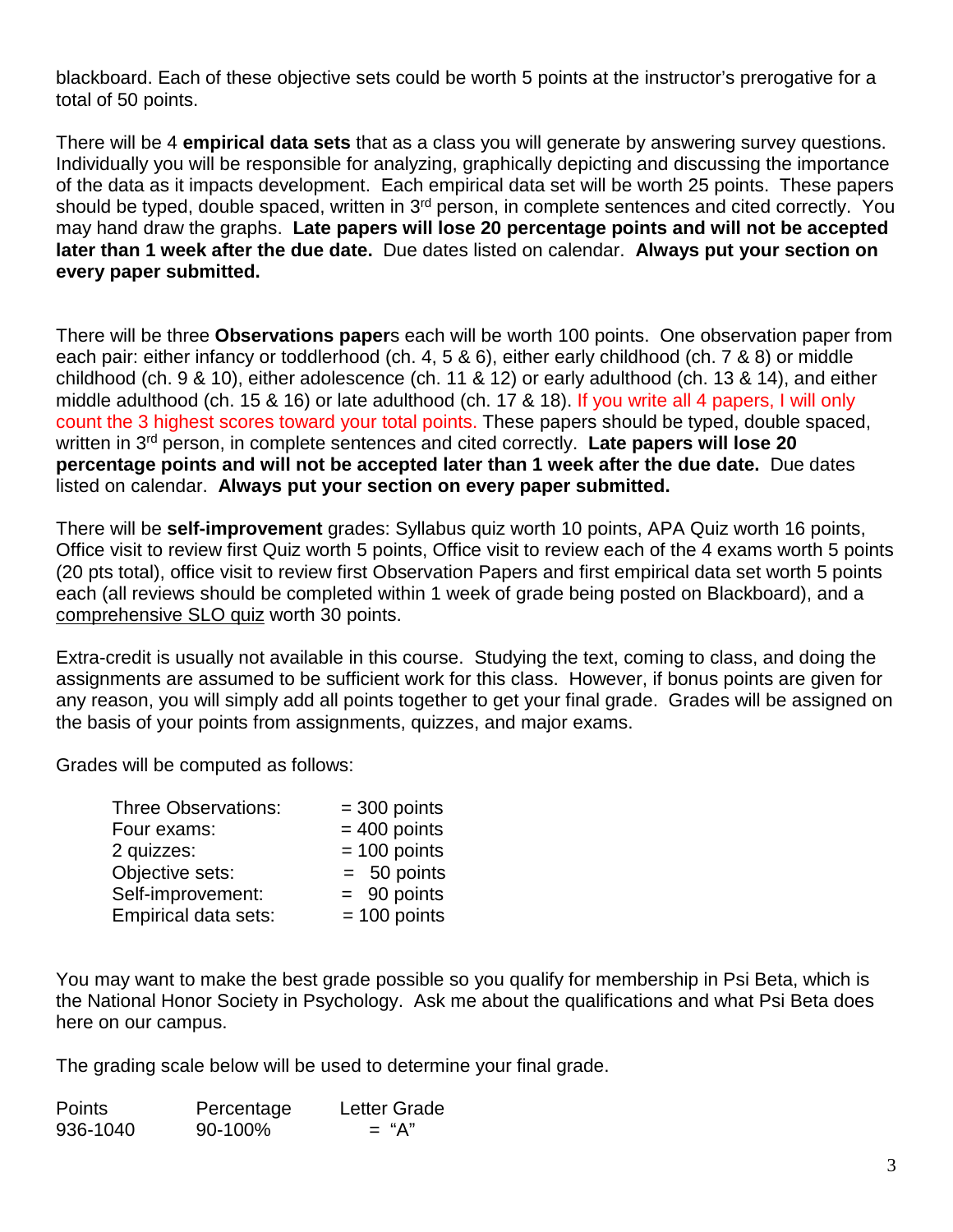| 832-935   | 80-89%    | $=$ "B" |
|-----------|-----------|---------|
| 728-831   | 70-79%    | $=$ "C" |
| 624-727   | 60-69%    | $=$ "D" |
| Below 623 | below 60% | $=$ "F" |

# **CORE CURRICULUM PURPOSE AND OBJECTIVES**

Through the core curriculum, students will gain a foundation of knowledge of human cultures and the physical and natural world; develop principles of personal and social responsibility for living in a diverse world; and advance intellectual and practical skills that are essential for all learning.

Courses in the foundation area of social and behavioral sciences focus on the application of empirical and scientific methods that contribute to the understanding of what makes us human. Courses involve the exploration of behavior and interactions among individuals, groups, institutions, and events, examining their impact on the individual, society, and culture.

# **Core Curriculum Objectives for the social and behavioral sciences:**

# **Critical thinking:**

CT1: Students will demonstrate the ability to 1) analyze complex issues, 2) synthesize information, and 3) evaluate the logic, validity, and relevance of data.

CT2: Students will demonstrate the ability to 1) make informed decision, 2) arrive at reasoned conclusions, 3) solve challenging problems, and 4) use knowledge and understanding in order to generate and explore new questions.

# **Communication Skills:**

CS1: Students will effectively develop, interpret and express ideas through written communication. CS2: Students will effectively develop, interpret and express ideas through oral communication within a specific timeline.

CS3: Students will effectively develop, interpret and express ideas using visual communications components.

# **Empirical and Quantitative Skills:**

EQS1: Students will manipulate numerical data or observable facts by organizing and converting relevant information into mathematical or empirical forms (e.g. equations, graphs, diagrams, tables, or words).

EQS2: Students will analyze numerical data or observable facts by processing information with correct calculations, explicit notations, and appropriate technology.

EQS3: Students will draw informed conclusions from numerical data or observable facts that are accurate, complete, and relevant to the investigation.

# **Social Responsibility:**

SR1: Students will demonstrate understanding of intercultural competence.

SR2: Students will demonstrate knowledge of civic responsibility.

SR3: Students will demonstrate the ability to engage effectively in regional, national, and global communities.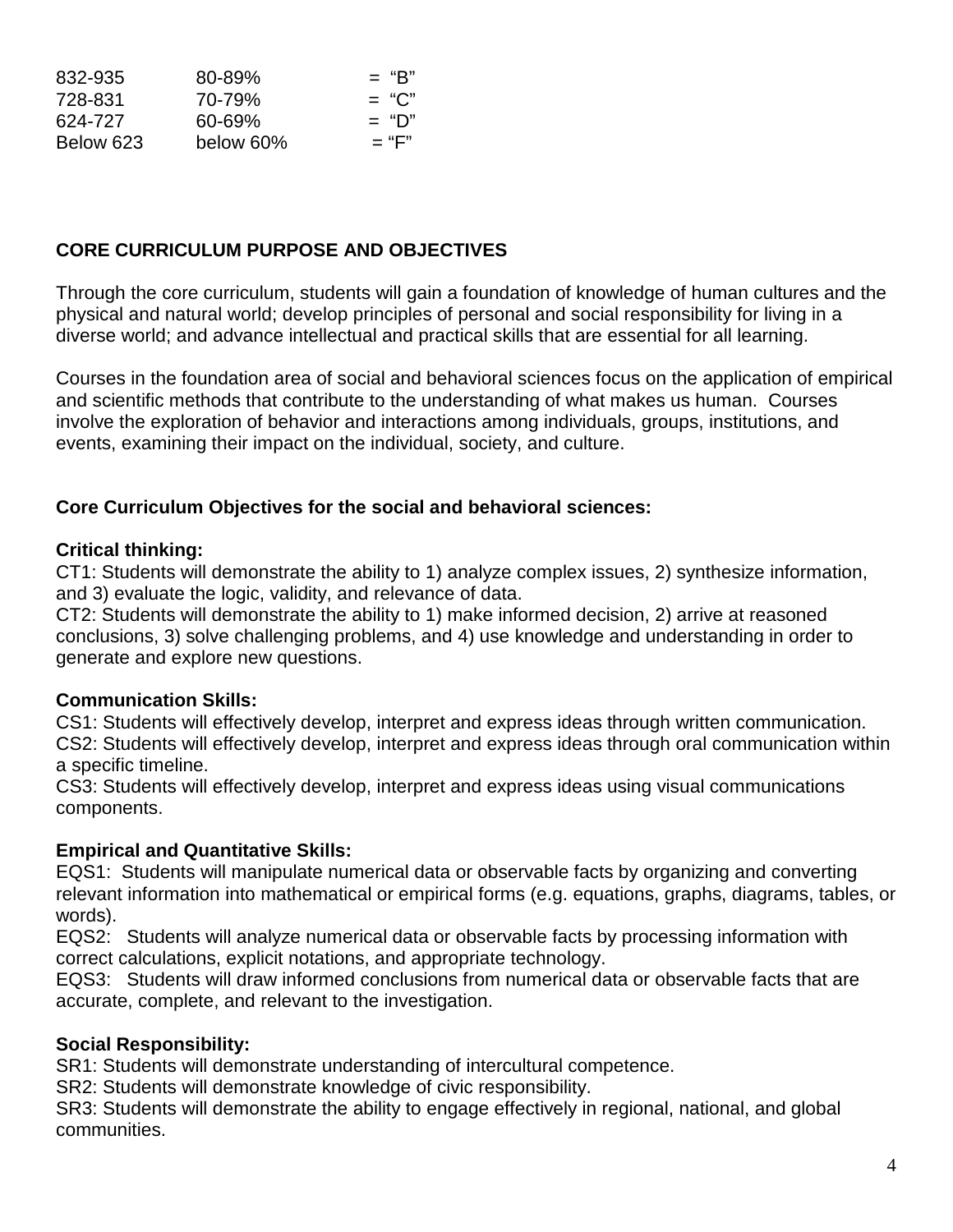# **V. Student Learning Outcomes (SLO's)**

Students enrolled in Psychology 2314 will :

- 1. Describe the stages of the developing person at different periods of the life span from birth to death.
- 2. Discuss the social, political, economic, and cultural forces that affect the development process of the individual.
- 3. Identify factors of responsible personal behavior with regard to issues such as sexual activity, substance abuse, marriage and parenting.
- 4. Explain the biosocial, cognitive and psychological influences throughout the lifespan as an ongoing set of processes, involving both continuity and change.
- 5. Describe the different developmental perspectives of the major theories of development (i.e. cognitive, learning, humanistic, and psychodynamic).
- 6. Identify examples of some of the cultural and ethnic differences that influence development throughout the lifespan.
- 7. Discuss the various causes or reasons for disturbances in the developmental process.

# **VI. Class Hours and Office Hours**

Appointments with the professor may be scheduled for times other than the office hours. Speak with the professor before or after class to make arrangements**.** My office is located in the Humanities Building. When emailing the instructor, please include your course and section number in the subject line.

*Class Hours Office Hours*

MW 11-12:20pm TR 8:00am-12:20pm and 3:00-4:20pm

See Dr. Skaar's office schdedule

# **Computer/Blackboard Access**

If you have not had the portal set up on your computer, you may want to get your computer "campus ready" by seeing Austin Baker in the Learning Commons Building (library). You will need to see him for internet access anywhere on campus and how to access the portal.

From the portal, click on the Blackboard link and then click on the course number for your class. You will access this with your first initial of your first name and your full last name and the last 3 digits of your social security number. No spaces. Example: jsmith378. Your password will be your birth date using 8 digits. Example: 04031979. If you have problems accessing your class, contact Austin Baker in the Learning Commons computer lab on campus or phone **903-434-8279 or 8280.** You may also email him at **[abaker@ntcc.edu](mailto:abaker@ntcc.edu)**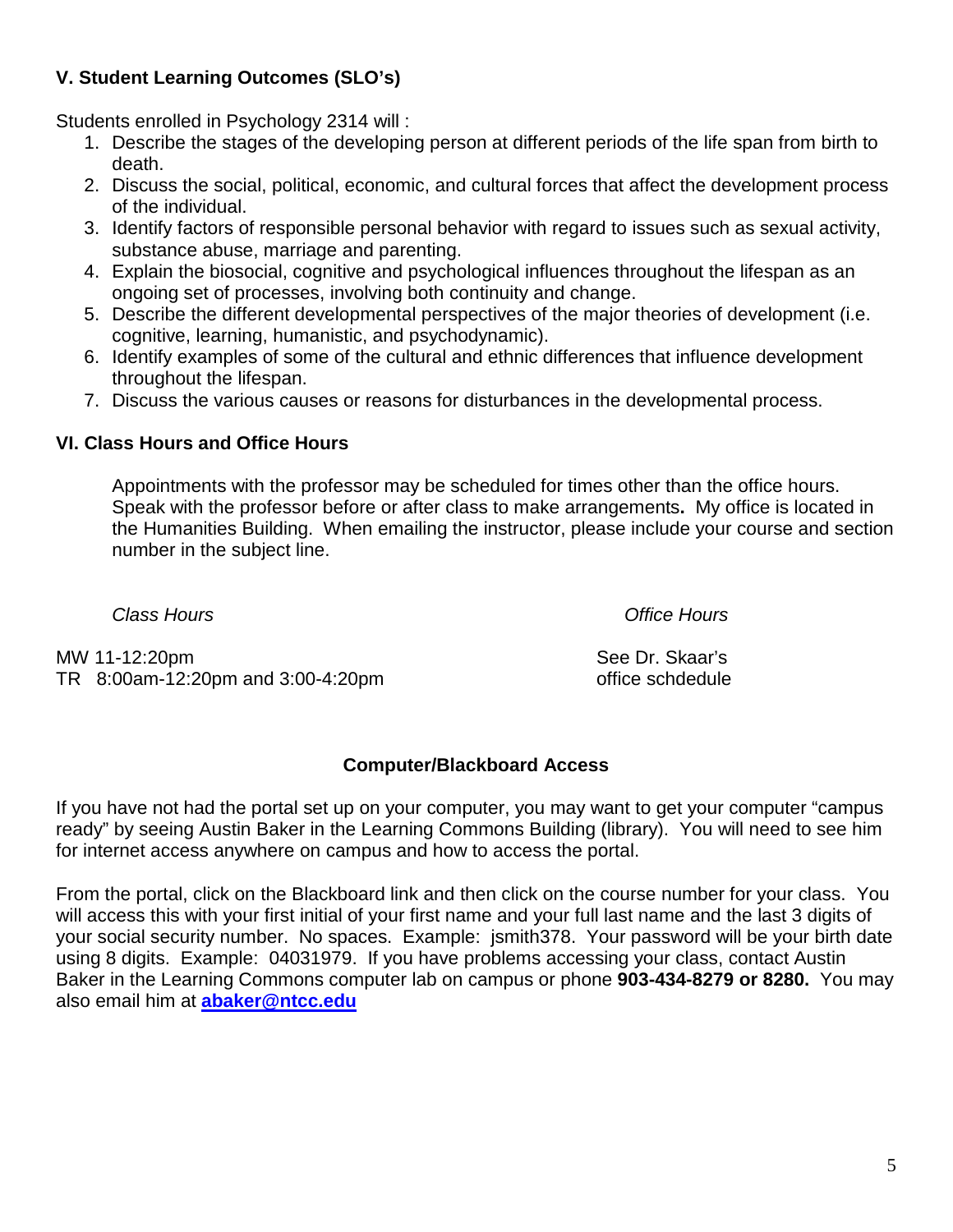# **OFFICIAL POLLICIES**

#### **Academic Ethics**

The college expects all students to engage in academic pursuits in a manner that is beyond reproach. Students are expected to maintain complete honesty and integrity in their academic pursuit. Academic dishonesty such as cheating, plagiarism, and collusion is unacceptable and may result in disciplinary action. Refer to the student handbook for more information on this subject.

#### **Honesty Statement**

Students are expected to complete all coursework in an honest manner, using their intellects and resources designated as allowable by the course instructor. Students are responsible for addressing questions about allowable resources with the course instructor. **NTCC upholds the highest standards of academic integrity. This course will follow the NTCC Academic Honesty policy stated in the Student Handbook. A ZERO WILL BE GIVEN FOR ANY WORK THAT IS PLAGIARIZED. A ZERO WILL ALSO BE GIVEN FOR COLLUSION AND COPING OF ANOTHER'S WORK.**

You will be writing several papers for this class. Do not copy from an article or the textbook without giving proper credit (plagiarism will result in a grade of "0"). If you paraphrase an idea you must cite and reference the source. If you copy exact words from a source you must use 1) quotation marks around (only) the exact words, 2) cite, and 3) reference.

#### **ADA Statement:**

It is the policy of Northeast Texas Community College to provide reasonable accommodations for qualified individuals who are students with disabilities. This College will adhere to all applicable federal, state and local laws, regulations and guidelines with respect to providing reasonable accommodations as required to afford equal educational opportunity. It is the student's responsibility to arrange an appointment with a College counselor to obtain a Request for Accommodations form. For more information, please refer to the Northeast Texas Community College Catalog or Student Handbook.

# **Family Educational Rights And Privacy Act (FERPA):**

The Family Educational Rights and Privacy Act (FERPA) is a federal law that protects the privacy of student education records. The law applies to all schools that receive funds under an applicable program of the U.S. Department of Education. FERPA gives parents certain rights with respect to their children's educational records. These rights transfer to the student when he or she attends a school beyond the high school level. Students to whom the rights have transferred are considered "eligible students." In essence, a parent has no legal right to obtain information concerning the child's college records without the written consent of the student. In compliance with FERPA, information classified as "directory information" may be released to the general public without the written consent of the student unless the student makes a request in writing. Directory information is defined as: the student's name, permanent address and/or local address, telephone listing, dates of attendance, most recent previous education institution attended, other information including major, field of study, degrees, awards received, and participation in officially recognized activities/sports.

# **Tobacco Use Policy (Smoking)**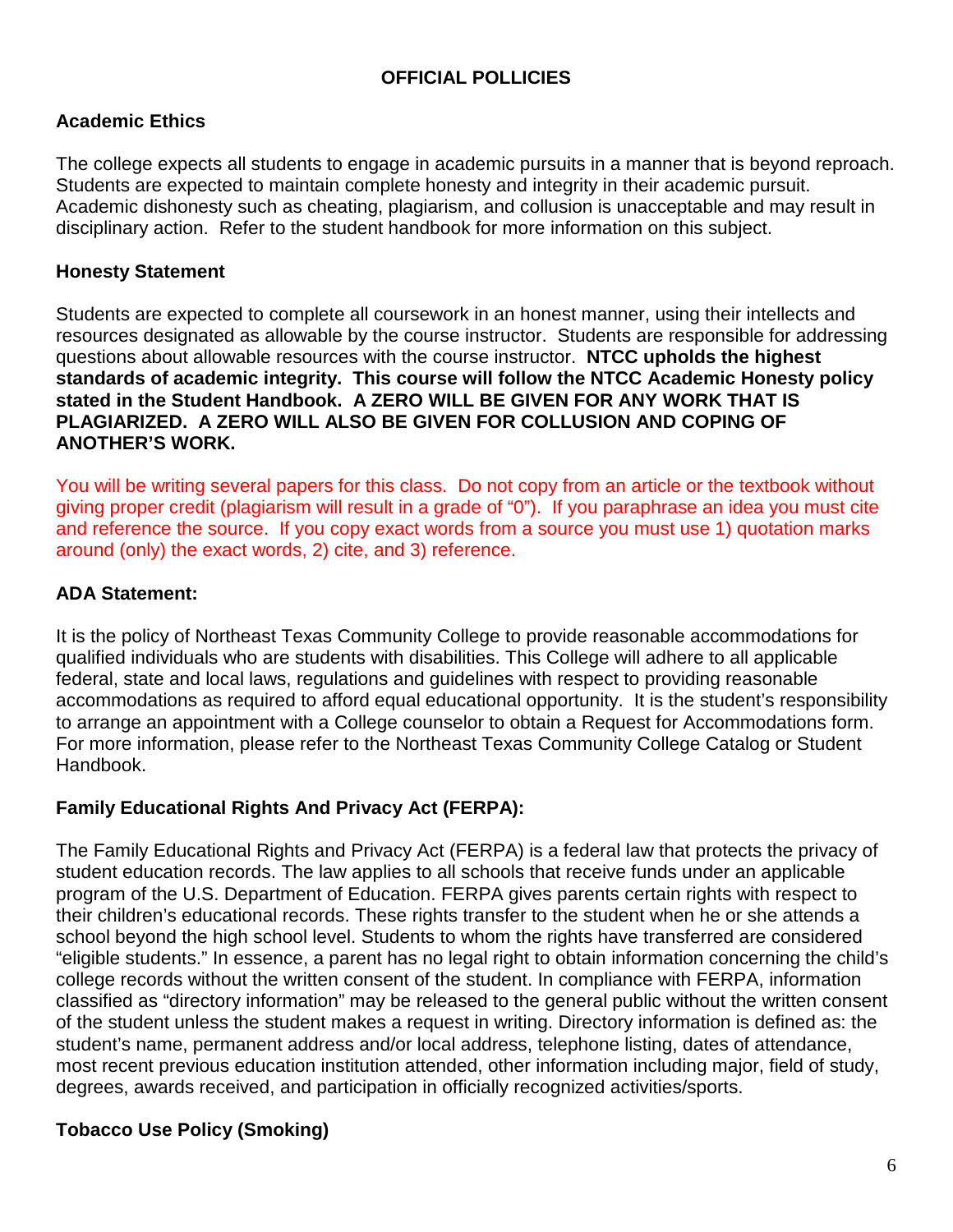The College District prohibits the use of any type of tobacco products, including electronic cigarettes, on College District grounds and in College District buildings, facilities, and vehicles in order to provide students, employees, and visitors a safe and healthy environment. This prohibition shall also apply to spaces leased by the College District. The use of tobacco products, including electronic cigarettes, shall be permitted in designated areas and private vehicles parked on College District property provided any residue is retained within the vehicle.

# **OFFICIAL COMMUNICATION**

**The college's official means of communication is via your campus email address. I will use your campus email address and blackboard to communicate with you outside of class. You should check regularly in your mail and Bb for any postings. Clean out your eaglemail frequently so you will be able to receive the important information.**

# **CHARACTERISTICS OF SUCCESSFUL (A-B) STUDENTS IN PSYC 2314**

**ATTENDANCE:** They come to class regularly and are seldom late. If they do miss a class or two for any legitimate reason, they let their instructor know. They do not miss several weeks of class and then return, expecting to pick up where they left off. If they are late, they let their instructor know at the end of the period, and they do not make a habit of it. Also, if they are late they slip in quietly and take the seat nearest the door. They do not disrupt the class. Students should not cut class because they do not have an assignment ready. Also, do not cut another class to work on a different class.

**IN CLASS:** They sit facing the instructor and at least make the effort to appear interested and attentive. They ask questions or make comments when appropriate or called upon to do so. They do not visit with their classmates, sleep, or do homework for another class. In group situations, they participate as required and contribute whatever they can to the group lecture. They complete all class assignments as directed and do not ask for make-ups on class work.

**MISSED CLASSES AND TESTS:** They get the name and telephone number of at least **three** classmates so that they can keep up with what is missed. If they miss a test, they ask their instructor for a conference to discuss the matter. They schedule any missed work to be made up within a week. They do not wait for the instructor to approach them and remind them that they have not done something; they go to the instructor. Likewise, if they need time extensions for the completion of an outside paper, they request those extensions ahead of time, not after the due date.

**CONFERENCES:** If for any reason they feel that their progress in the course is not satisfactory, they go to the instructor and request a conference. If one has been scheduled and they cannot make it, they let the secretary know, so that they can notify the instructor. **IN GENERAL**: They cooperate and communicate with their professor. They do not place him/her in a position of having to second-guess their behavior and come to incorrect assumptions regarding it. They RESPECT themselves and others. They also come with the **ATTITUDE** they want to learn. They know that the information may come in handy later on in life (not just for the test!). Learn what each teacher wants from you regarding what is considered appropriate behavior in the classroom. Most teachers will treat you with respect if you show respect and a desire to learn.